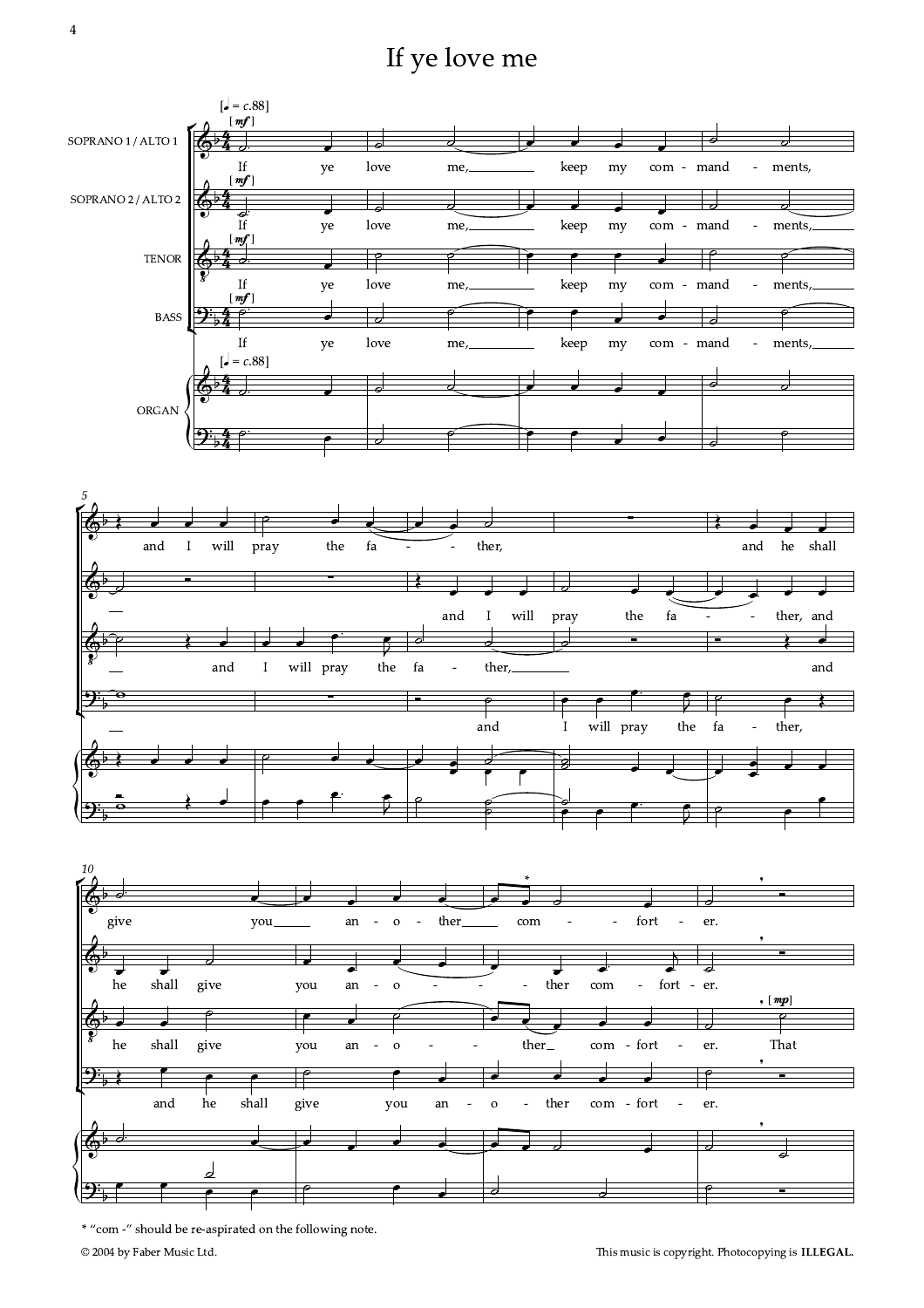## A new commandment







© 2004 by Faber Music Ltd. Editor's note: "even" should be sung "e'en".